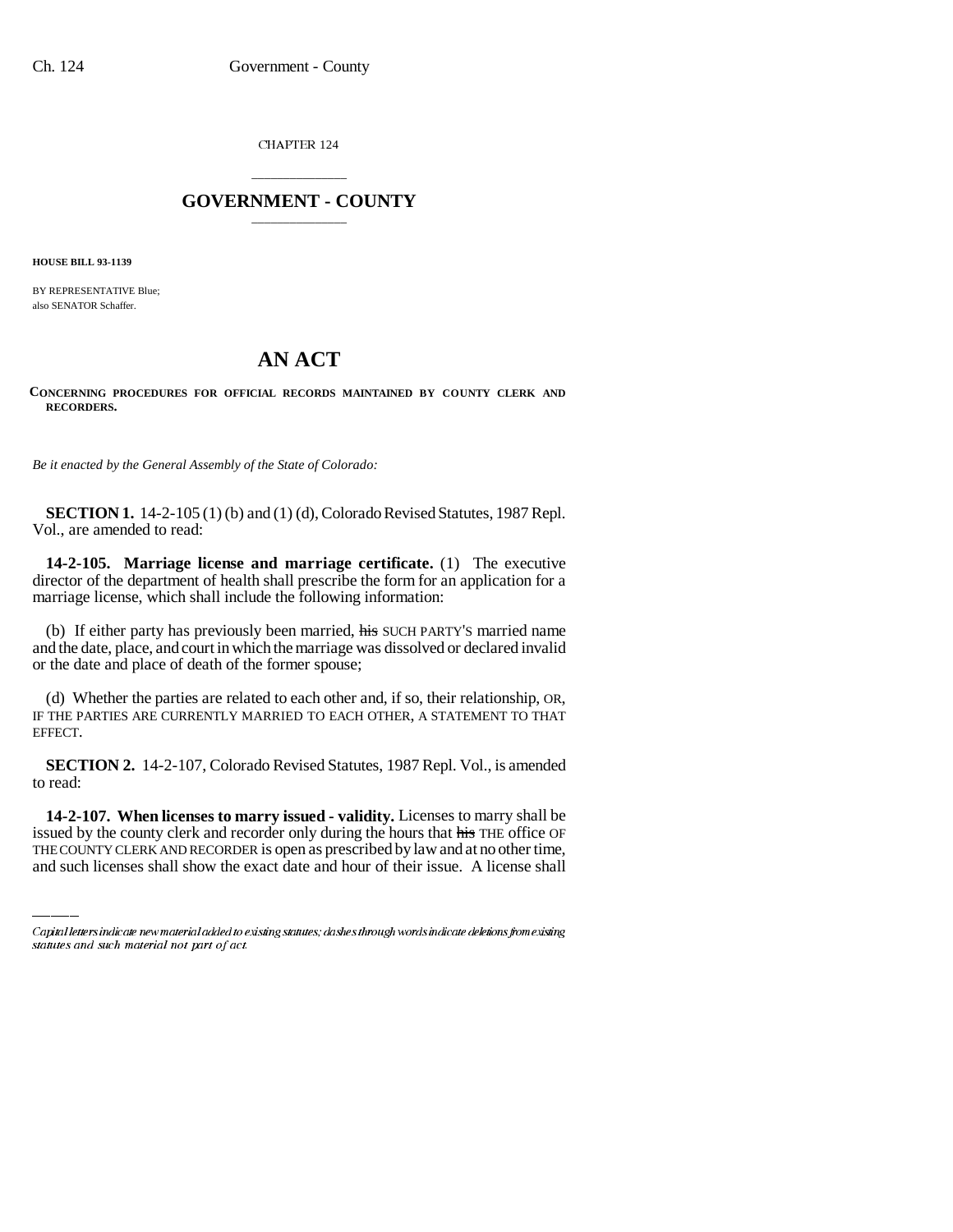not be valid for use OUTSIDE THE STATE OF COLORADO. WITHIN THE STATE, SUCH LICENSES SHALL NOT BE VALID FOR more than thirty days after its THE date of issue. If any license to marry is not used within thirty days, it shall BE VOID AND SHALL be returned to the county clerk and recorder FOR CANCELLATION.

**SECTION 3.** 14-2-109, Colorado Revised Statutes, 1987 Repl. Vol., as amended, is amended to read:

**14-2-109. Solemnization and registration.** (1) A marriage may be solemnized by a judge of a court, of record, by a court magistrate, of a court of record, by a retired judge of a court, of record, by a public official whose powers include solemnization of marriages, BY THE PARTIES TO THE MARRIAGE, or in accordance with any mode of solemnization recognized by any religious denomination or Indian nation or tribe. Either the person solemnizing the marriage or, if no individual acting alone solemnized the marriage, a party to the marriage shall complete the marriage certificate form and forward it to the county clerk and recorder WITHIN SIXTY DAYS AFTER THE SOLEMNIZATION. Any person who fails to forward the marriage certificate to the county clerk and recorder as required by this section is guilty of a misdemeanor and, upon conviction thereof, shall be punished by a fine of not less than twenty dollars nor more than fifty dollars. SHALL BE REQUIRED TO PAY A LATE FEE IN AN AMOUNT OF NOT LESS THAN TWENTY DOLLARS. AN ADDITIONAL FIVE-DOLLAR LATE FEE MAY BE ASSESSED FOR EACH ADDITIONAL DAY OF FAILURE TO COMPLY WITH THE FORWARDING REQUIREMENTS OF THIS SUBSECTION (1) UP TO A MAXIMUM OF FIFTY DOLLARS. FOR PURPOSES OF DETERMINING WHETHER A LATE FEE SHALL BE ASSESSED PURSUANT TO THIS SUBSECTION (1), THE DATE OF FORWARDING SHALL BE DEEMED TO BE THE DATE OF POSTMARK.

(2) If a party to a marriage is unable to be present at the solemnization,  $he$  SUCH PARTY may authorize in writing a third person to act as his SUCH PARTY'S proxy. If the person solemnizing the marriage is satisfied that the absent party is unable to be present and has consented to the marriage, he SUCH PERSON may solemnize the marriage by proxy. If he SUCH PERSON is not satisfied, the parties may petition the district court for an order permitting the marriage to be solemnized by proxy.

(3) Upon receipt of the marriage certificate, the county clerk and recorder shall register the marriage.

**SECTION 4.** 14-2-110 (1) (a), Colorado Revised Statutes, 1987 Repl. Vol., is amended to read:

**14-2-110. Prohibited marriages.** (1) The following marriages are prohibited:

(a) A marriage entered into prior to the dissolution of an earlier marriage of one of the parties, EXCEPT A CURRENTLY VALID MARRIAGE BETWEEN THE PARTIES;

**SECTION 5.** 38-25-104 (1), the introductory portion to 38-25-104 (2), and 38-25-104 (3) and (4), Colorado Revised Statutes, 1982 Repl. Vol., as amended, are amended to read:

**38-25-104. Duties of filing officer.** (1) If a notice of federal lien, a refiling of a notice of federal lien, or a notice of revocation of any certificate described in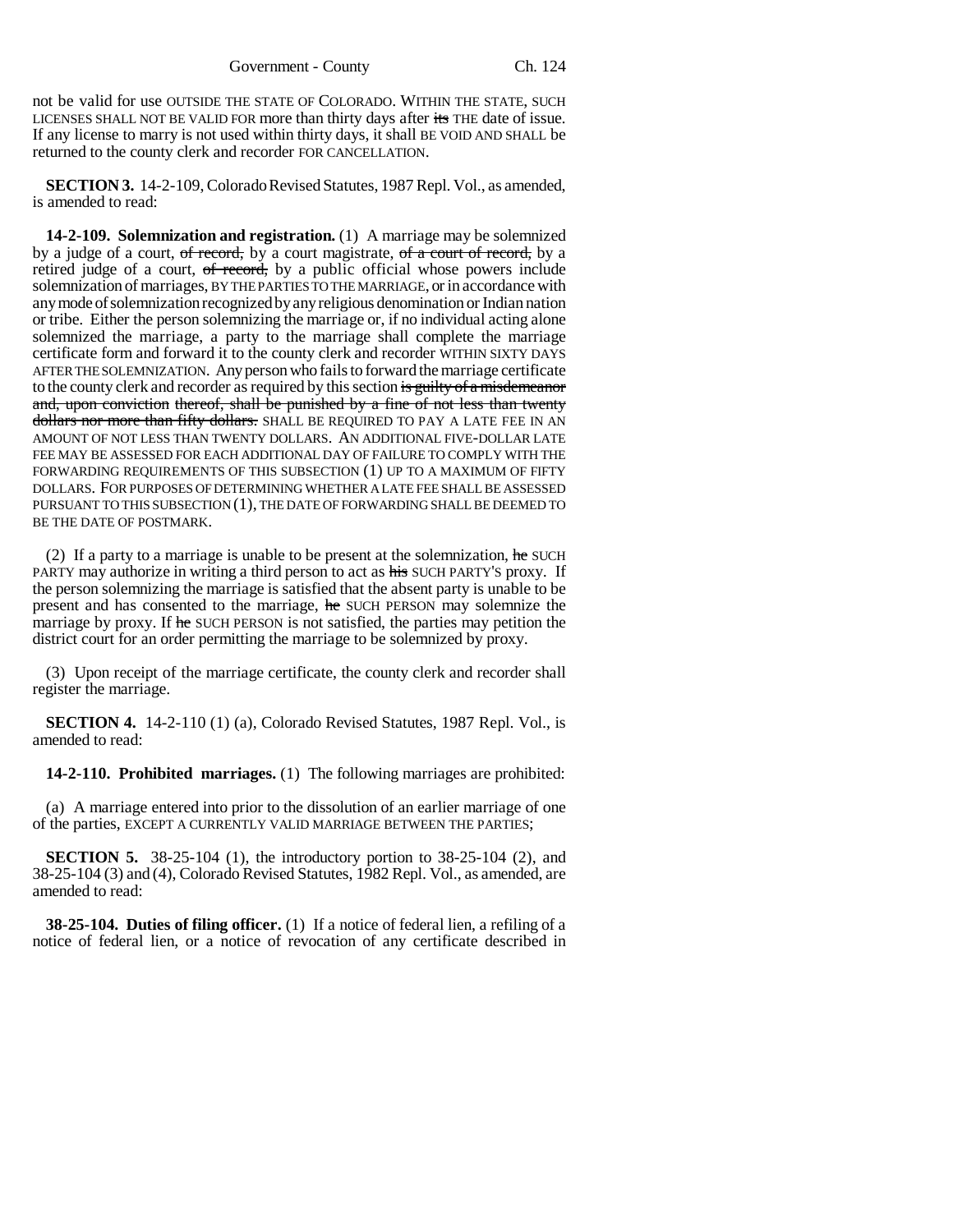## Ch. 124 Government - County

subsection (2) of this section is presented to a filing officer who is:

(a) The secretary of state, he THEN THE SECRETARY OF STATE shall cause the notice to be marked, held, and indexed in accordance with the provisions of section 4-9-403 (4), C.R.S., as if the notice were a financing statement within the meaning of such section; or

(b) The county clerk and recorder,  $\frac{1}{2}$  THEN THE COUNTY CLERK AND RECORDER shall endorse thereon his THE COUNTY CLERK AND RECORDER'S identification and the date and time of receipt and forthwith record and index IN THE REAL ESTATE RECORDS in accordance with the provisions of sections 30-10-408 and 30-10-409, C.R.S., showing the name and address of the person named in the notice, the date and time of receipt, the title and address of the official or entity certifying the lien, and the total amount appearing on the notice of lien.

(2) If a certificate of release, nonattachment, discharge, or subordination of any lien is presented to the secretary of state for filing, he THE SECRETARY OF STATE shall:

(3) If a refiled notice of federal lien referred to in subsection (1) of this section or any of the certificates or notices referred to in subsection (2) of this section is presented for recording with TO any county clerk and recorder, he SUCH CLERK AND RECORDER shall permanently attach the refiled notice or the certificate to the original notice of lien and shall enter the refiled notice or the certificate with the date of recording in the alphabetical lien index in accordance with the provisions of sections 30-10-408 and 30-10-409, C.R.S. on the line where the original notice of lien is entered.

(4) Upon request of any person, the filing officer shall issue his A certificate showing whether there is on file, or recorded on the date and hour stated therein, any notice of lien or certificate or notice affecting any lien filed under this article, naming a particular person and, if a notice or certificate is on file, giving the date and hour of filing of each notice or certificate. The fee for the issuance of a certificate by the secretary of state shall be determined and collected pursuant to section 24-21-104 (3), C.R.S., and the fee for the issuance of a certificate by a county clerk and recorder shall be the same as provided in section  $4-11-102$  (1) (g) (I), C.R.S. Upon request, the filing officer shall furnish a copy of any notice of federal lien or notice or certificate affecting a federal lien. The fee for furnishing and for certifying such copy and affixing the seal thereto shall be determined and collected pursuant to section  $24-21-104(3)$ , C.R.S., if furnished by the secretary of state, and the said fee shall be the same as provided in section 4-11-102 (1) (g) (II), C.R.S., if furnished by a county clerk and recorder.

**SECTION 6.** 38-25-105 (1) (b), Colorado Revised Statutes, 1982 Repl. Vol., as amended, is amended to read:

**38-25-105. Fees.** (1) (b) The fee charged by a county clerk and recorder for filing and indexing each notice of lien or certificate or notice affecting the  $\frac{1}{4}$  lien shall be five dollars.

**SECTION 7.** 39-6-102, Colorado Revised Statutes, 1982 Repl. Vol., is repealed as follows: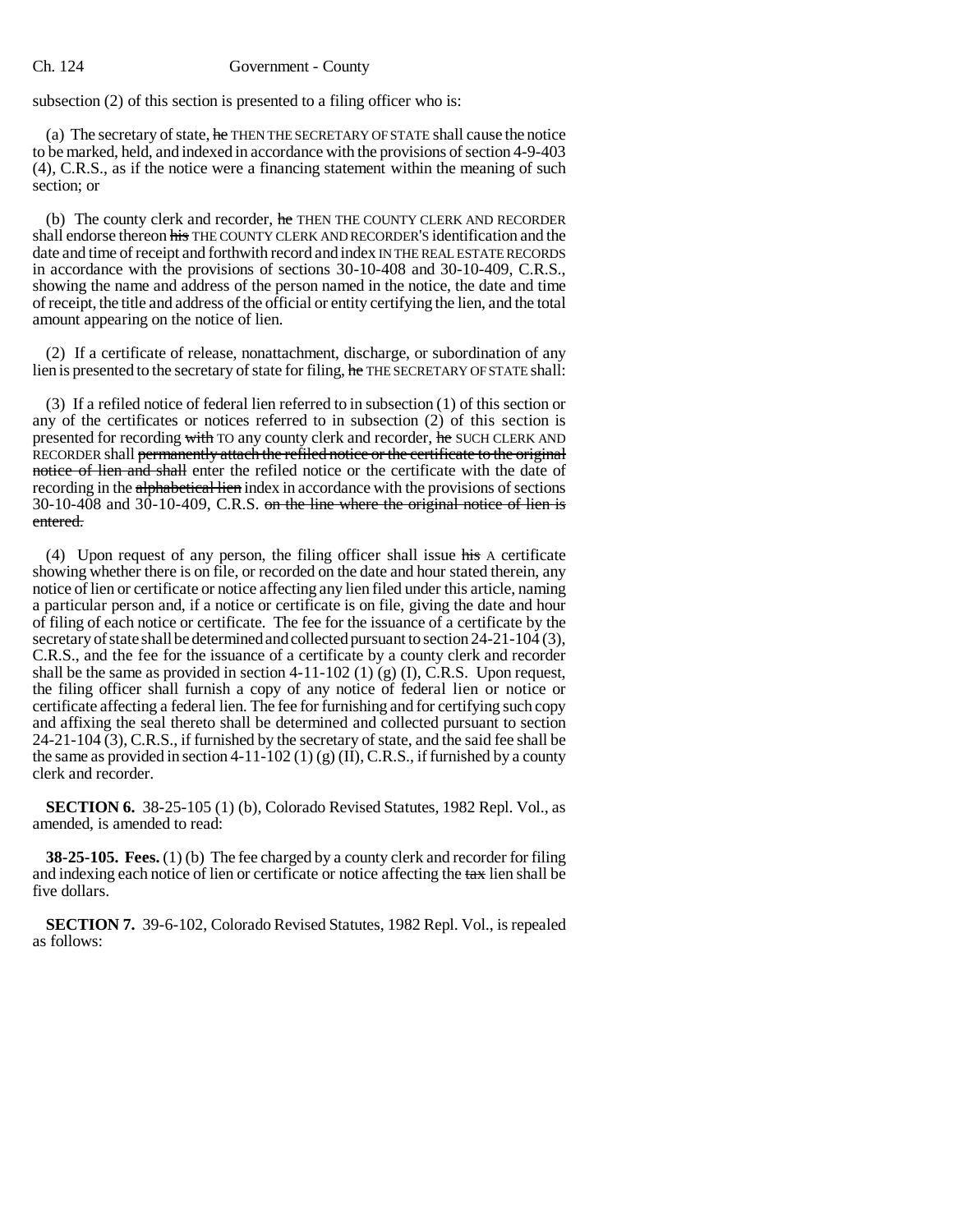Government - County Ch. 124

**39-6-102. Abstract and map of mining claims.** (1) At least once each year, the county clerk and recorder of each county shall procure from the proper land office an abstract of all mining claims within his county which have been entered in the land office and shall keep such abstract in his office as a public record.

 $-(2)$  The board of county commissioners of each county shall cause maps or plats to be made upon which shall be designated all mining claims as shown by the abstract on file in the office of the county clerk and recorder.

**SECTION 8.** 39-11-139, Colorado Revised Statutes, 1982 Repl. Vol., is amended to read:

**39-11-139. Posting list of tax sale certificates and tax deeds.** No later than the fifteenth day of January of each year, each county treasurer shall deliver to the county clerk and recorder of his THE COUNTY TREASURER'S county a list showing all tax certificates theretofore issued and held in the name of the county, and a list of all property the title to which has been acquired by the county through issuance of a tax deed. A copy of such lists shall be posted in a conspicuous place in the courthouse FOR NOT LESS THAN THIRTY DAYS.

**SECTION 9.** 42-6-120, Colorado Revised Statutes, 1984 Repl. Vol., is amended to read:

**42-6-120. Filing of mortgage.** The holder of any chattel mortgage on a motor vehicle desiring to secure to himself the rights provided for in this part 1 and to have the existence of the mortgage and the fact of the filing thereof for public record noted on the certificate of title to the motor vehicle thereby encumbered shall present THE SIGNED ORIGINAL OR SIGNED DUPLICATE ORIGINAL OF said mortgage or a duly executed copy or certified copy thereof CERTIFIED BY THE HOLDER OF THE MORTGAGE OR THE HOLDER'S AGENT TO BE A TRUE COPY OF THE SIGNED ORIGINAL MORTGAGE and the certificate of title to the motor vehicle encumbered to the authorized agent of the director in the county or city and county in which the mortgagor of such motor vehicle resides or where the property is located. Upon the receipt of said ORIGINAL OR DUPLICATE mortgage or executed copy or certified copy thereof and certificate of title, the authorized agent, if he is satisfied that the vehicle described in the mortgage is the same as that described in the certificate of title, shall make and subscribe a certificate to be attached or stamped on the mortgage and on the certificate of title, in which shall appear the day and hour on which said mortgage was received for filing, the name and address of the mortgagee therein named and the name and address of the holder of such mortgage, if such person is other than the mortgagee named, the amount secured thereby, the date thereof, the day and year on which said mortgage was filed for public record, and such other information regarding the filing thereof in the office of the authorized agent as may be required by the director by rule or regulation, to which certificate the authorized agent shall affix his signature and the seal of his office. A MORTGAGE IS DEEMED TO BE A SIGNED ORIGINAL OR A SIGNED DUPLICATE ORIGINAL IF THE SIGNATURE APPEARING THEREON WAS AFFIXED PERSONALLY BY THE MORTGAGOR OR THE MORTGAGOR'S ATTORNEY-IN-FACT, IN INK, CARBON, OR BY ANY OTHER MEANS.

**SECTION 10.** 39-6-113 (1) (b), (2), and (3), Colorado Revised Statutes, 1982 Repl. Vol., as amended, are amended to read: